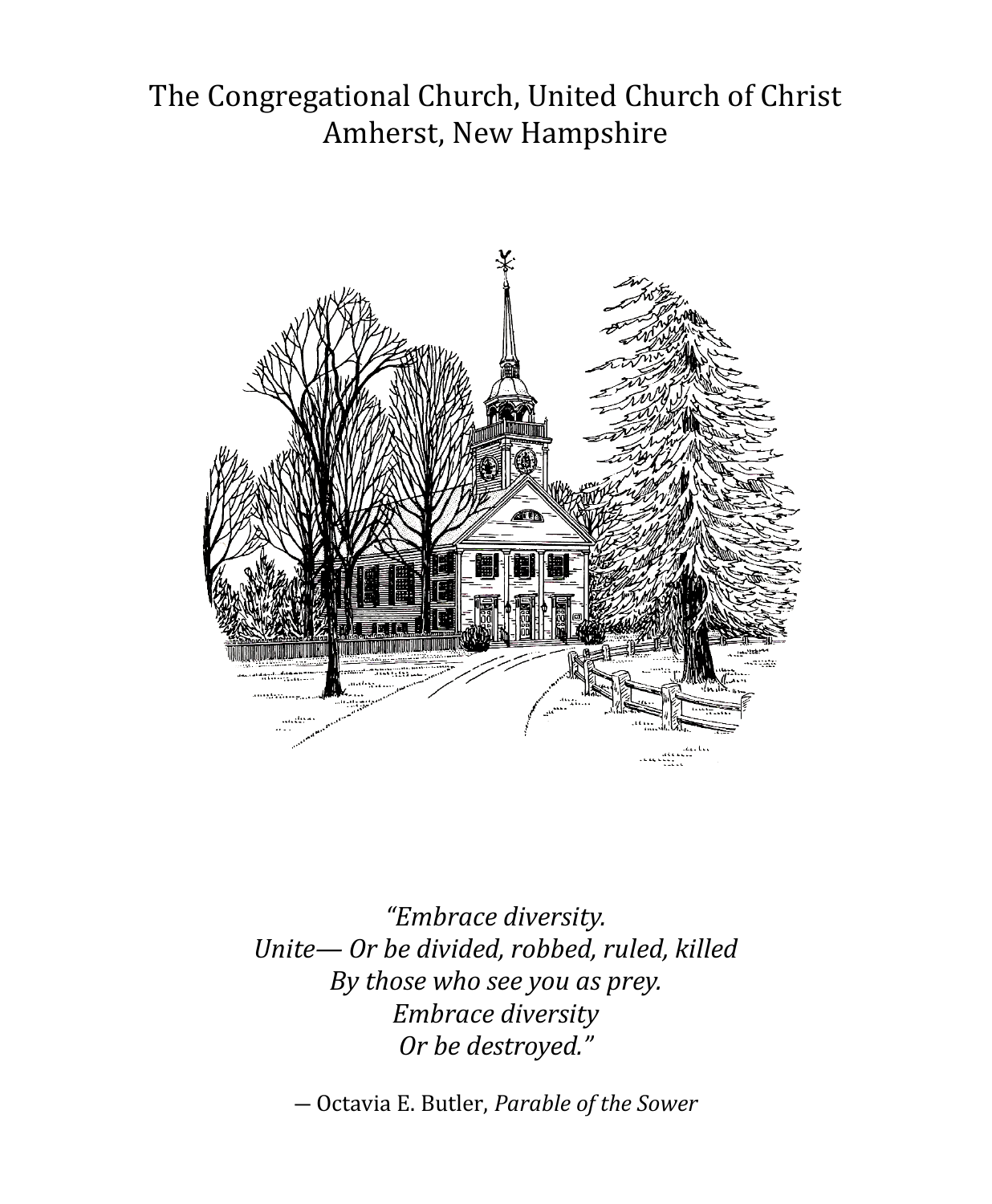### **THE ORDER OF SERVICE FOR THE WORSHIP OF GOD**

### **The Congregational Church, United Church of Christ Amherst, New Hampshire**

**June 19, 2022 Second Sunday after Pentecost 10:00 a.m.**

GATHERING CHIMES *Let us be gathered in silence so that we may prepare to worship.*

GREETING AND NOTICES OF PARISH LIFE

PRELUDE *Fanfare on "Nicaea" (Holy, Holy, Holy)* John B. Dykes/

arr. Nancy Hill Cobb

#### \*CALL TO WORSHIP

| One: | As we gather for worship, oh God, help us let go |
|------|--------------------------------------------------|
|      |                                                  |

- **Many: Of the fears and anger that trap us.**
- One: As we gather for worship, oh God, help us let go…
- **Many: Of the worry or stress that distract us.**
- One: As we gather for worship, oh God, help us pick up…
- **Many: The gift of your peace that sooths and strengthens us.**
- One: As we gather for worship, oh God, help us pick up…
- **Many: The gift of your grace that always forgives us.**
- One: As we gather for worship, oh God, help us pick up…
- **Many: The gift of your call that empowers and emboldens us.**
- One: As we gather for worship O Lord, help us say together,

**Many: We are here. We are not alone. Jesus Christ is among us today. Alleluia! Amen.** 

#### PRAYER OF INVOCATION and THE LORD'S PRAYER (unison)

Holy God, you who made each of us and unite us in this community, may this service be a meaningful offering before you. Though we do not always feel it, remind us that our diversity makes our church resilient and beautiful. Though we do not always see it, remind us that our differing perspectives and experiences strengthen and enliven us for the work of your church in the world. Though we do not always long for it, remind us that the things that challenge us inspire us to grow into the people you long for us to be. In this hour of worship, may we open our hearts to receive your word, open our minds to new ideas, and open our spirits for your service. We pray this in the name of the one we strive to follow, Jesus, who taught us to pray saying…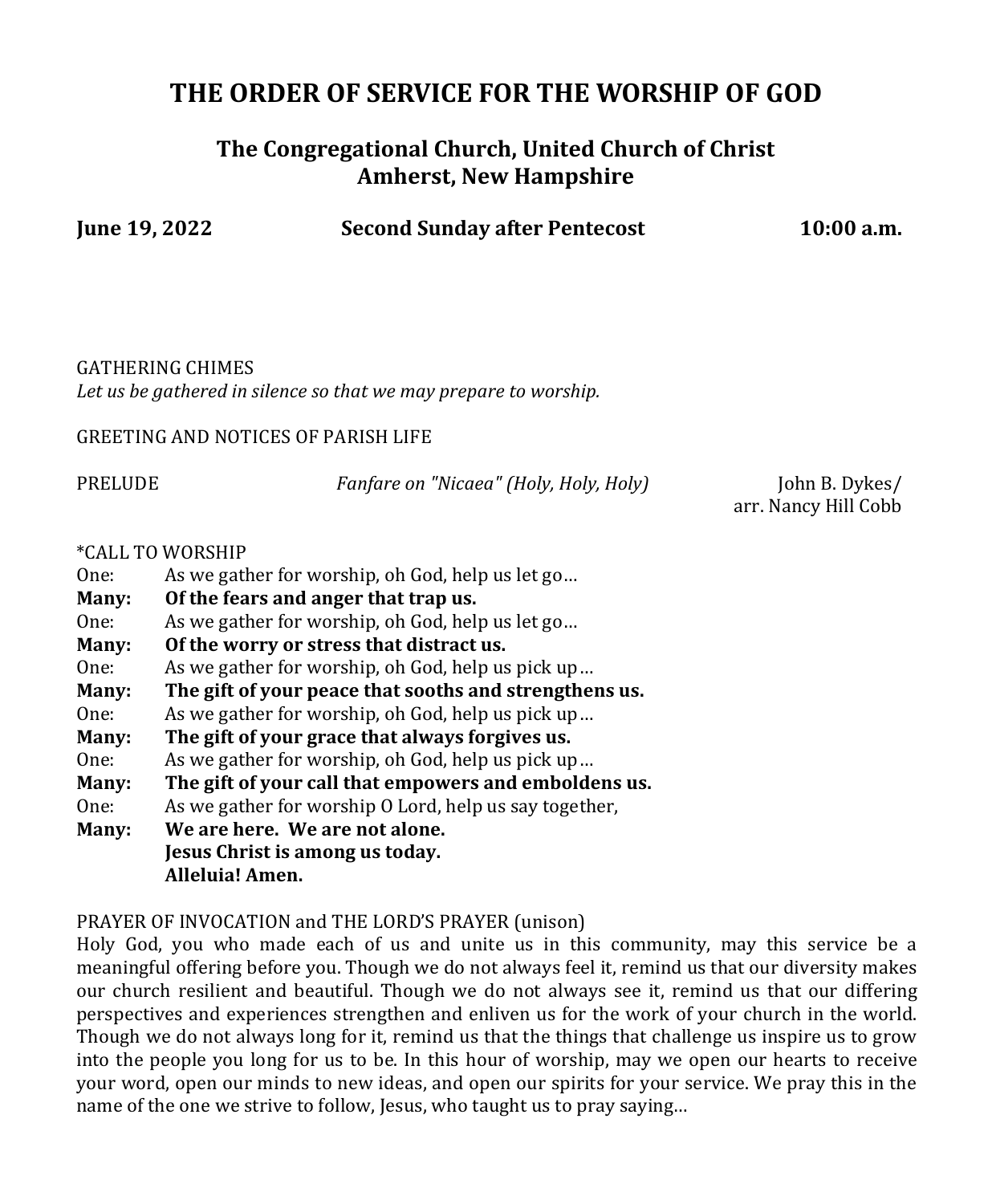**Our Father, who art in heaven, Hallowed be Thy name. Thy kingdom come, Thy will be done on earth as it is in heaven. Give us this day our daily bread, and forgive us our debts as we forgive our debtors. And lead us not into temptation, but deliver us from evil. For Thine is the kingdom and the power and the glory forever. Amen.**

\*THE PASSING OF THE PEACE The peace of God be with you. AND ALSO WITH YOU.

THE SCRIPTURE LESSON 1 Corinthians 12:12-26

For just as the body is one and has many members, and all the members of the body, though many, are one body, so it is with Christ. For in the one Spirit we were all baptized into one body— Jews or Greeks, slaves or free—and we were all made to drink of one Spirit.

Indeed, the body does not consist of one member but of many. If the foot were to say, 'Because I am not a hand, I do not belong to the body', that would not make it any less a part of the body. And if the ear were to say, 'Because I am not an eye, I do not belong to the body', that would not make it any less a part of the body. If the whole body were an eye, where would the hearing be? If the whole body were hearing, where would the sense of smell be? But as it is, God arranged the members in the body, each one of them, as he chose. If all were a single member, where would the body be? As it is, there are many members, yet one body. The eye cannot say to the hand, 'I have no need of you', nor again the head to the feet, 'I have no need of you.' On the contrary, the members of the body that seem to be weaker are indispensable, and those members of the body that we think less honourable we clothe with greater honour, and our less respectable members are treated with greater respect; whereas our more respectable members do not need this. But God has so arranged the body, giving the greater honour to the inferior member, that there may be no dissension within the body, but the members may have the same care for one another. If one member suffers, all suffer together with it; if one member is honoured, all rejoice together with it.

SERMON "Unity without Uniformity"

ANTHEM *Give Me Jesus* Jack Shrader Sara Phelps, soprano Michael Havay, piano

#### JOYS AND CONCERNS and PASTORAL PRAYER

*If you have a prayer to share, fill out a prayer card in your pew and place it in the "Joys and Concerns" plate at the back of the sanctuary. Ushers will bring the cards forward to the pastor during the Anthem.*

ORGAN RESPONSE

INVITATION TO OUR OFFERING

OFFERTORY MUSIC *Father, Most Holy* David Cherwien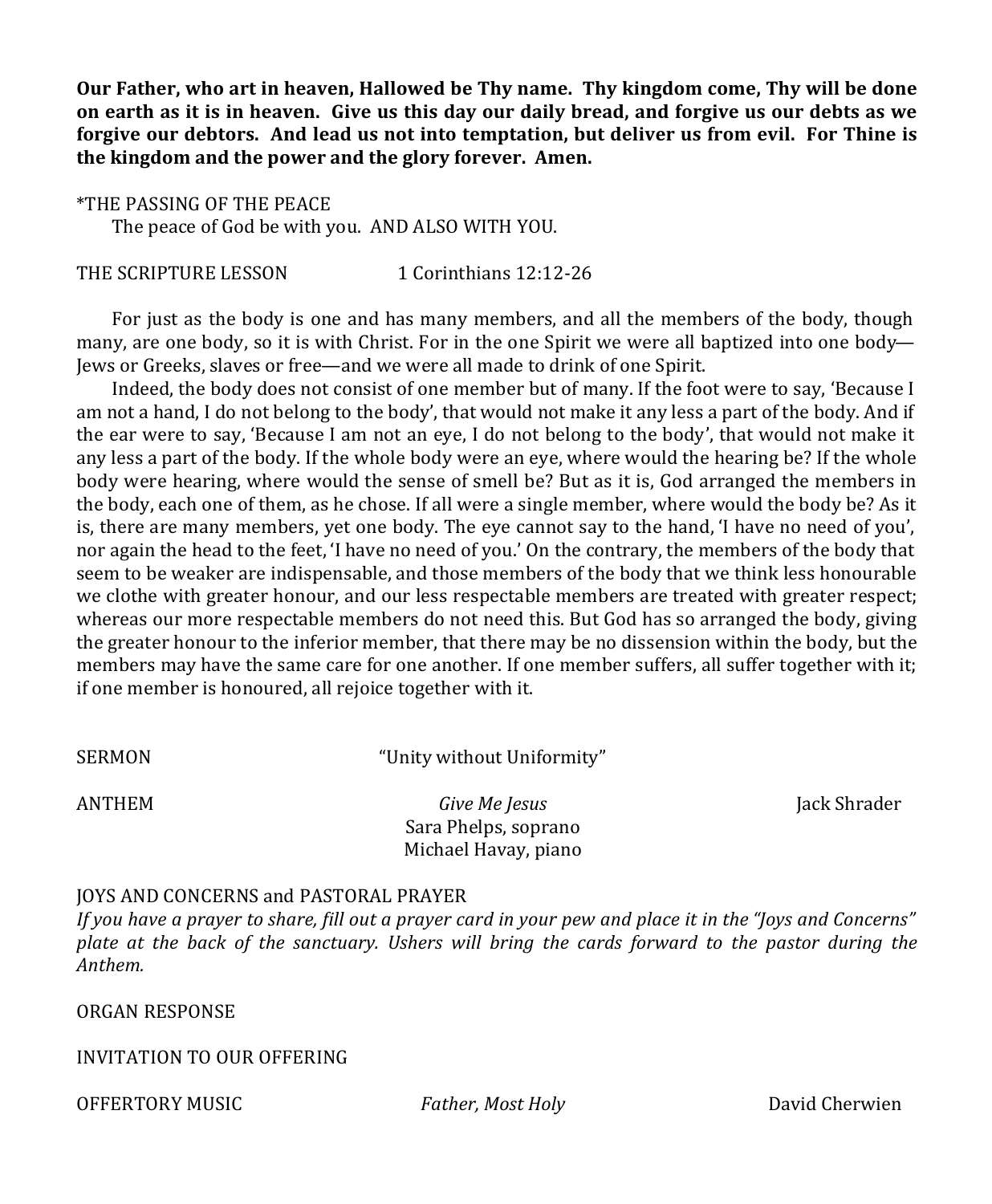| *DOXOLOGY (Tune: From All That Dwell Below the Skies)    |  |
|----------------------------------------------------------|--|
| Praise God from whom all blessings flow;                 |  |
| Praise God all creatures here below. Alleluia, Alleluia. |  |
| Praise God above, ye heavenly host;                      |  |
| Creator, Christ and Holy Ghost.                          |  |
| Alleluia, Alleluia, Alleluia, Alleluia, Alleluia! Amen.  |  |
|                                                          |  |

### \*PRAYER OF DEDICATION (unison)

Faithful God, you have given us each of us gifts to use as members of the body of Christ. We offer today the fruits of these gifts, a portion of the resources put into our hands for such a time as this. Bless them, and use them for the furthering of your justice and mercy here on earth. Amen.

| *HYMN                                        | Though I May Speak      | No. 335           |  |  |  |  |
|----------------------------------------------|-------------------------|-------------------|--|--|--|--|
| *COMMISSION AND BENEDICTION                  |                         |                   |  |  |  |  |
| *THE LIGHT OF CHRIST GOES OUT INTO THE WORLD |                         |                   |  |  |  |  |
| *POSTLUDE                                    | <i>Fanfare Postlude</i> | Douglas E. Wagner |  |  |  |  |
|                                              |                         |                   |  |  |  |  |

(\*Indicates that those who are able may stand.)

*Permission to podcast/stream the music in this service obtained from One License with license #A-731944.*

*Portions of today's service were adapted from worship resources written by Rev. Shannan R. Vance-Ocampo, posted on Liturgylink.com.*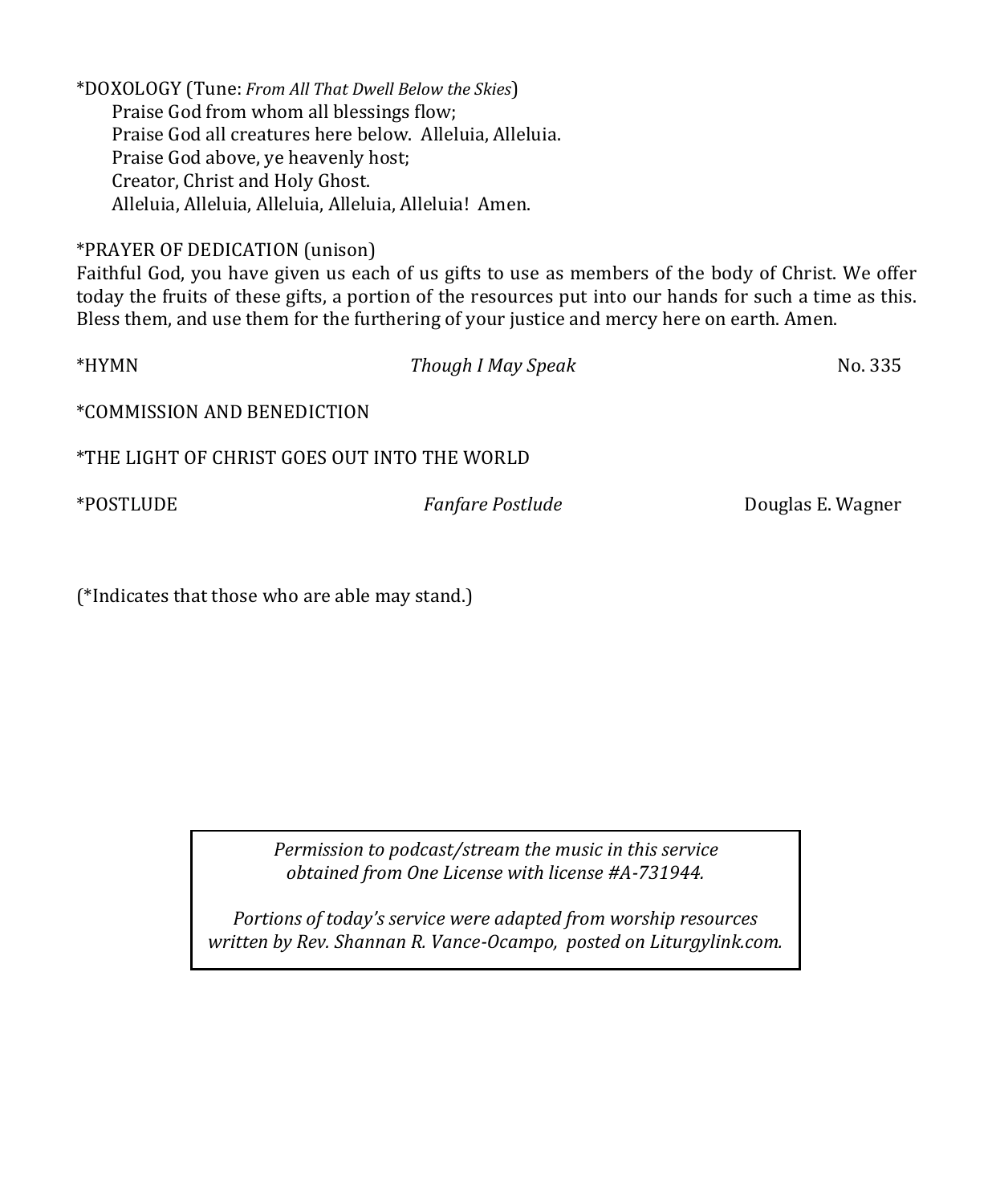# **THE CONGREGATIONAL CHURCH OF AMHERST, NH, UCC**



**A Welcoming, Open and Affirming Congregation of the United Church of Christ**



### **"No matter who you are or where you are on life's journey, you are welcome here."**

*We, the members of The Congregational Church of Amherst, New Hampshire, United Church of Christ, believe God's Holy Spirit and Jesus Christ call us to love all our neighbors as we would want to be loved. We are called to be as one body, seeking to walk together in the full life and ministry of our church.*

*We welcome each individual as a child of God. As covenant members of Christ's church, we celebrate God's love for people of all races and ethnic backgrounds, all mental and physical abilities, all socioeconomic backgrounds, all sexual orientations, all gender identities and gender expressions, and all of the other diverse attributes woven into the fabric of humankind.*

*With God's grace, we invite all to share in the life and leadership, ministry and fellowship, worship and sacraments, responsibilities and blessings of our church.* 

We are pleased that you have chosen to worship with us. Our membership is open to all those who choose to walk with us in our witness. Please speak with any of our deacons or pastors should you have any questions regarding our church or our membership.

Worship Notes:

- Church school is on break for the summer. Young children are welcome to choose an activity from our **"A Child in Church" Basket** to bring to the pew with their families.
- Our church nursery is open, but not currently staffed, and is available when parents with young children feel the need for a quiet, safe space to go to during worship. A monitor is available to watch and listen to the service.
- Joys and Concerns may be written on the cards found on the small table as you entered the sanctuary. You are also welcome to submit your prayer request through our website in advance of the worship service.
- Please remember to wear your nametag each Sunday, so that we may all greet our neighbors. If you do not have a permanent nametag, temporary nametags may be found inside the friendship registers. If you are in need of a new, permanent nametag, please see one of the deacons.
- Please join us in the community room for a time of fellowship after the worship service. Coffee and beverages are offered.
- In the event of an emergency, please remain seated until instructions have been given.

The church office is available by telephone 673-3231 and by email [info@ccamherst.org.](mailto:andrea@ccamherst.org) Please feel free to leave a message and we will get back to you as soon as we can. Visit our church's website at [www.ccamherst.org,](http://www.ccamherst.org) and follow us on Facebook.com/ccamherst and Instagram.com/ccamherstnh.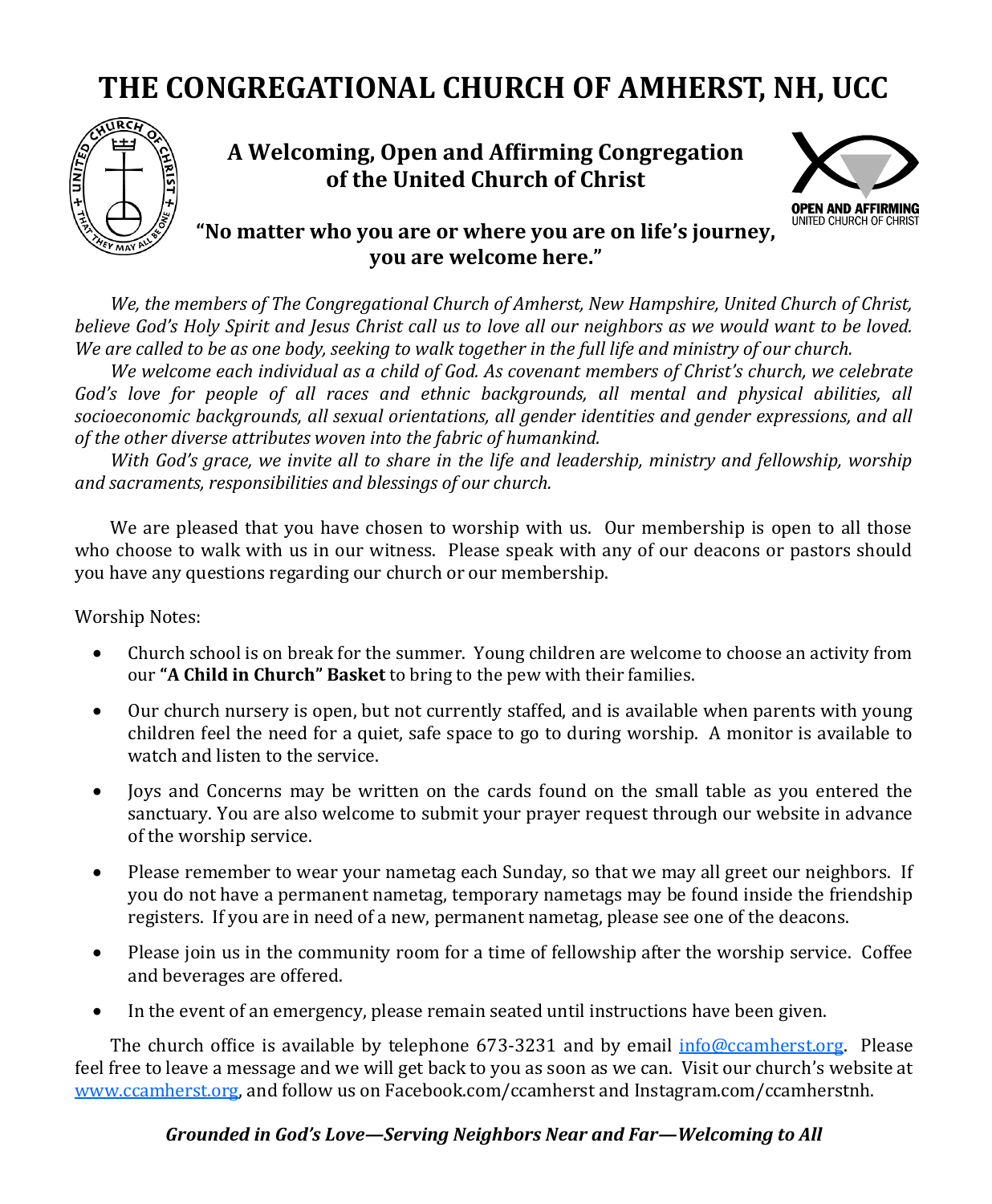### **PARTICIPATING IN TODAY'S SERVICE**

| Members and Friends of The Congregational Church | Ministers to the World         |  |  |  |
|--------------------------------------------------|--------------------------------|--|--|--|
| Rev. Katherine R. Kennedy                        | Associate Pastor               |  |  |  |
| Rev. Heidi Carrington Heath                      | Guest Preacher                 |  |  |  |
| Sara L. Phelps                                   | Director of Music              |  |  |  |
| Michael Havay                                    | Organist/Accompanist           |  |  |  |
| <b>Russ Demarest</b>                             | Deacon in Charge               |  |  |  |
| Leona Hendrickson, Carol Landon                  | <b>Ushers</b>                  |  |  |  |
|                                                  |                                |  |  |  |
| Rev. Maureen R. Frescott                         | <b>Senior Pastor</b>           |  |  |  |
| Wendy Valeri                                     | <b>Bell Choir Director</b>     |  |  |  |
| Gretchen Davis                                   | Interim Children's Coordinator |  |  |  |
|                                                  |                                |  |  |  |

**LAWN MOWING TEAM:** Our beautiful lawn needs attention! If you are able to be a part of the 'mowing team' please sign up either through our website or by contacting Tim Wiegand. It doesn't take long and we would be most appreciative of your hard work! We will send you specific instructions in a confirmation email. Thank you!

**SHARE FOOD PANTRY** requests for June include canned fruit, flour, sugar, boxed cake mixes and baking supplies, coffee and tea, juice, granola. Donations should be brought directly to the SHARE Center in Milford; if you are unsure where, please call their office at 673-9898. Many thanks for your continuing support!

**GARDEN FLOWERS:** Fresh cut garden flowers are lovely for simple altar arrangements during the summer. If you can provide a bouquet of cut flowers, or can simply contribute flowers for a bouquet, please contact Sue Stout or Andrea in the church office to schedule a Sunday. Thank you for sharing your flower gardens!

**JULY 4 HELP WANTED:** The Fellowship Team is looking for volunteers to donate unfrosted cookies, 2 per baggie. We especially need volunteers on July 4, 9:00 a.m. until 12:45 p.m. to pass out brochures and cookies as well as face painters/temporary tattoo applicators. Shifts start at 9:00, 10:15, and 11:30 so not a huge commitment! Youth welcome! Set up at 8:00 a.m. and take down help also needed. For details and to sign up please contact Carol at [carollandon@gmail.com](mailto:carollandon@gmail.com) or text/call 603-494- 7734 or contact Sue Werst 603-759-5344.

| <b>Our Church Calendar</b>                                                                                                                                                                    |                  |                      |                        |  |  |  |
|-----------------------------------------------------------------------------------------------------------------------------------------------------------------------------------------------|------------------|----------------------|------------------------|--|--|--|
|                                                                                                                                                                                               | June 19—25, 2022 |                      |                        |  |  |  |
| Some events are taking place virtually.<br>Links are sent out directly by email, and a list of re-<br>curring meetings with their links can be found<br>in the member section of our website. |                  |                      |                        |  |  |  |
|                                                                                                                                                                                               | Today            | $10:00$ a.m. Worship |                        |  |  |  |
|                                                                                                                                                                                               |                  |                      | 11:00 a.m. Fellowship  |  |  |  |
|                                                                                                                                                                                               | Monday           |                      | 10:00 a.m. WA Workshop |  |  |  |
|                                                                                                                                                                                               |                  | $6:00$ p.m.          | Budget & Finance Team  |  |  |  |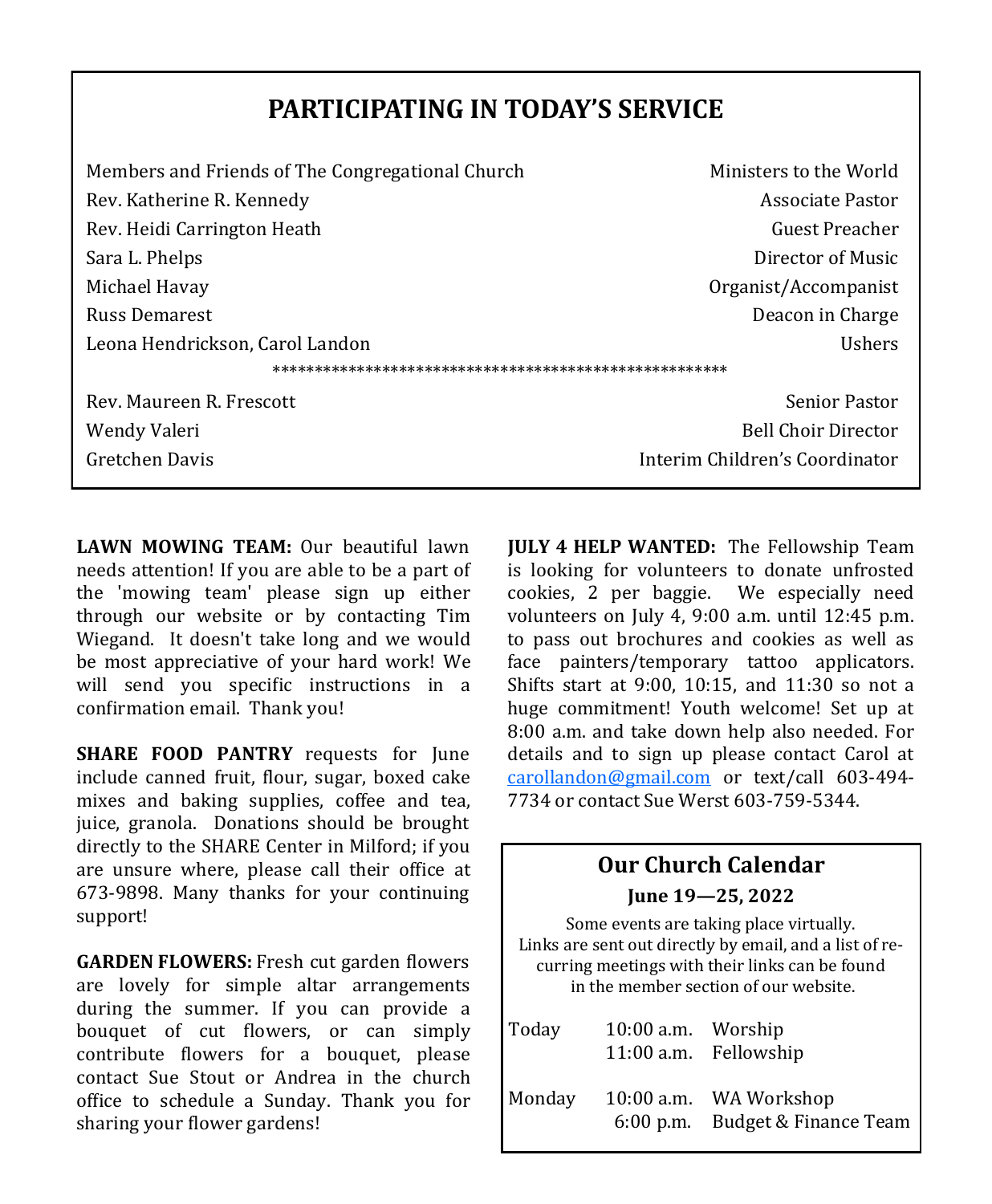# **Frederick Douglass Speech Event**



## Friday, July 1 at 12:00 p.m.

On July 5, 1852, Frederick Douglass, an abolitionist and heroic orator for liberty, delivered one of his most famous speeches in which he asked, "What to the slave is your Fourth of July?" In addressing an Independence Day observance in Rochester, New York, his speech was an indictment of an American idealism that ignored and accepted the inhuman treatment of enslaved African Americans as part of the country's identity and economy. Ironically, even though Douglass' words spoke directly to this moment in history, they still ring with an unsettling power today.

On Friday, July 1, 2022, CCA's Racial Justice Group is hosting a reading of Douglass' historic protest speech. The reading will take place on the steps of the church opposite the Village Green. Come and listen to part or all of the speech and then join us for refreshments and discussion in the Memorial Garden. The reading will begin at 12:00 noon.